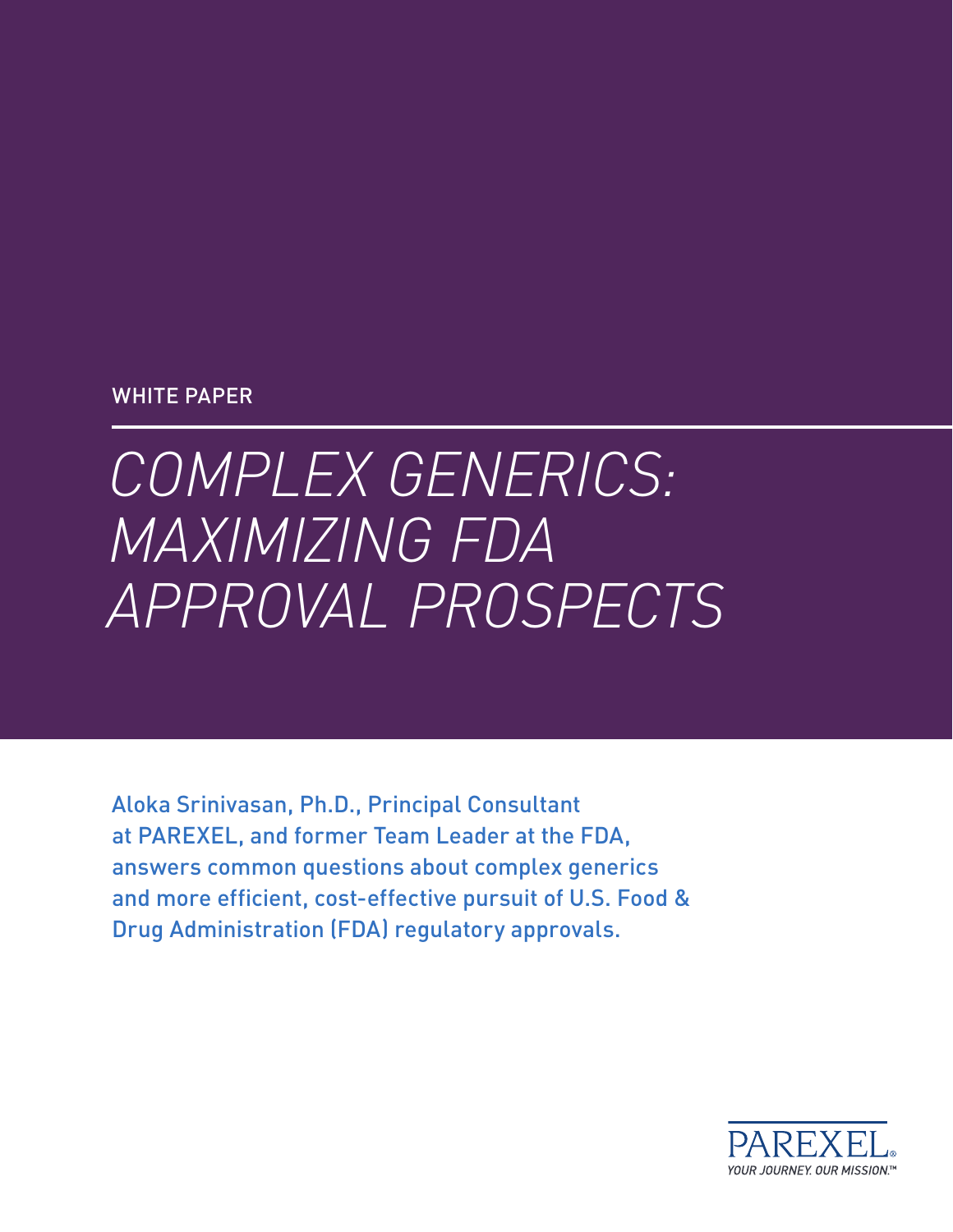# Q What are Complex Generics<br>
and why are they in the limelight these days?

A While there is no official definition of "complex" generics, one can broadly define complex generics as generic drugs for which it is particularly difficult to establish therapeutic equivalence as defined in the *Orange Book*.

As it states in the Preface of the *FDA's Orange Book*, "Drug products are considered to be therapeutic equivalents only if they are pharmaceutical equivalents and if they can be expected to have the same clinical effect and safety profile when administered to patients under the conditions specified in the labeling." Complex generics have always existed, but we hear a lot more about them of late. This can be ascribed to the fact that innovators are developing more and more complex products these days, and with the increasing complexity in the reference listed drugs (RLDs), the complexity of the generic drugs are increasing.

Each complex generic is "complex" in its own way. Some of them present significant challenges in establishing pharmaceutical equivalence due to problems related to physiochemical characterization and, for some, a simple bioequivalence study is not enough to establish that they will have the same clinical and safety profile as the reference listed drug.

For many of these products, complexity may be in the realm of the active pharmaceutical ingredients (APIs), for others, it is in the formulations, and/or within the inclusion of a device for drug delivery. The following are some examples of complex generics; the list continues to grow as more products are being added in this category everyday:

• Complex Active Pharmaceutical Ingredients (APIs), examples being Enoxaparin, Low Molecular Weight Heparin, Glatiramoids, Iron Carbohydrate Complexes etc.

*"Drug products are considered to be therapeutic equivalents only if they are pharmaceutical equivalents and if they can be expected to have the same clinical effect and safety profile when administered to patients under the conditions specified in the labeling."*

Preface of the *FDA's Orange Book*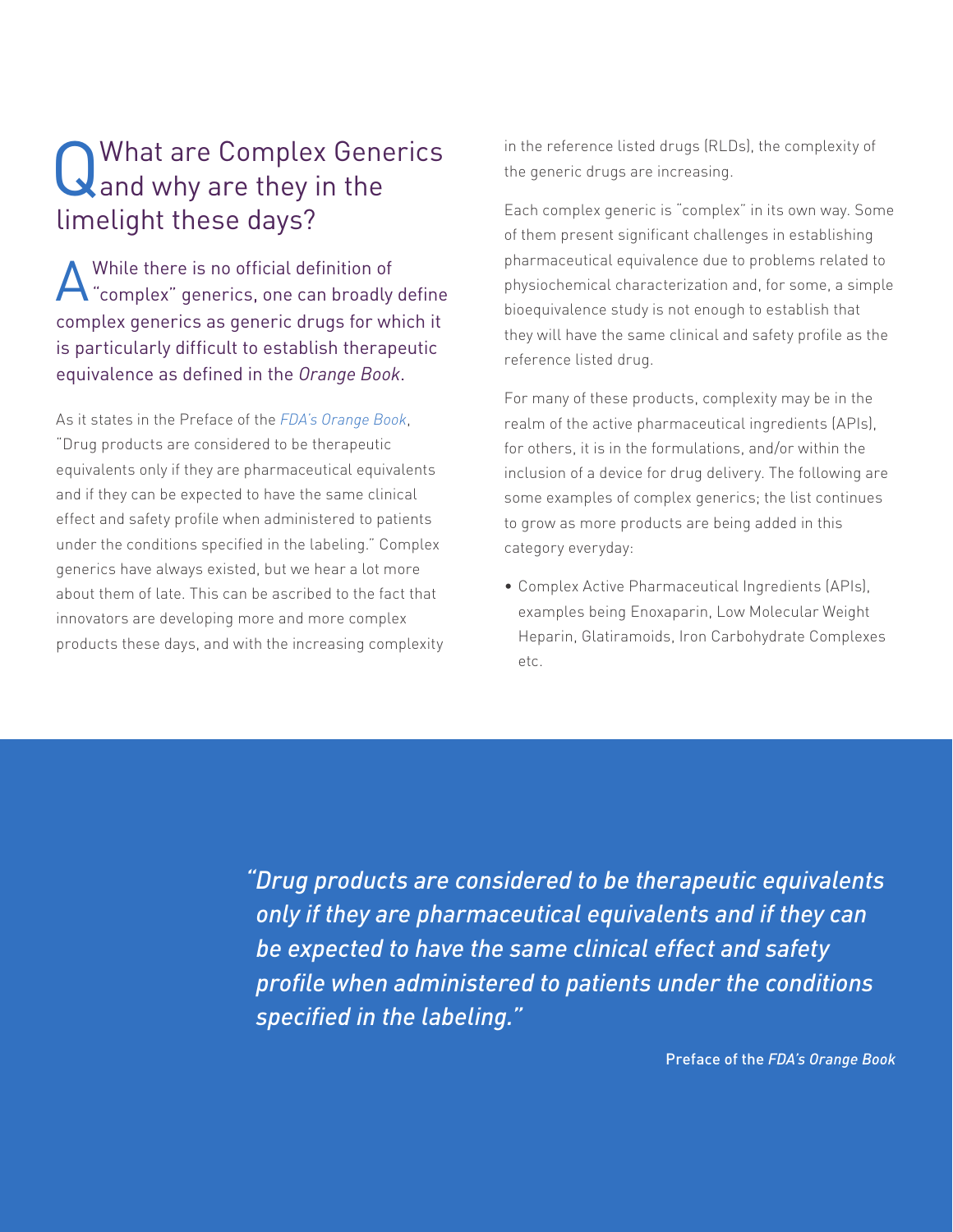- Complex Formulations, examples being Liposomes, abuse-deterrent generics, parenteral microspheres.
- Complex Route of Delivery, such as topical ointments and locally-acting GI drugs.
- • Complex Drug-Device Combinations, such as DPI, MDI, nasal sprays, and transdermal systems.

Today, approximate 86%\* of traditional prescriptions in the US are generics, and complex generics are expected to eventually own a significant percentage of this market. Thus, it is imperative that the pharmaceutical industry understands the need to evolve in a manner through which they can meet the American public's need for affordable, yet safe and efficacious generic versions of complex drugs. Obviously, the better they know the territory, the more opportunities they can successfully develop.

# Q What are the biggest<br>Challenges with Complex Generics?

At present, the road to development and marketing of complex generics may be construed as a rocky one. There are challenges for the industry as well as for the FDA.

For the industry, one of the biggest challenges involves those put forward by the innovators of these products, including patent challenges and citizen petitions. Also, the costly and time consuming development for complex generics requires significant commitment from the sponsor. Another challenging aspect is the major difference in submission criteria between various international health agencies, which makes it difficult to develop the same product for distribution in different parts of the world. Also, the review process that is traditionally employed for generic drug approvals in the FDA's Office of Generic Drugs (OGD), do not work well for complex generics. Thus, if a sponsor submits an abbreviated new drug application (ANDA) for a complex generic drug via traditional processes to OGD, they face high risk of being rejected outright due to lack of adequate information related to "sameness" to the RLD, or due to the need for repeating significant studies, including clinical studies.

In addition to the challenges within the industry, complex generic related submissions also present a significant challenge to the OGD. Some of these products may be so complex, that it's an arduous task for the OGD to establish clearly defined pathways for them. Also, the pathway may differ significantly from product to product. The GDUFA (Generic Drug User Fee Act)(3), unlike its new drug counterpart PDUFA (Prescription Drug User Fee Act)(4), does not have a provision for regular pre-ANDA meetings or for submission of INDs, except under very special circumstances. Thus, each submission needs to be managed by the OGD on a case-bycase basis. However, the OGD has interacted with industry through face-to-face meetings and controlled correspondences and approved many complex generics. Currently, the OGD is working diligently toward laying down a path for review and approval of more complex generics within the GDUFA framework. For the sponsors, the challenges related to regulatory submissions for complex generics can be overcome or minimized by understanding the alternative submission processes necessary for these drugs and following through accordingly.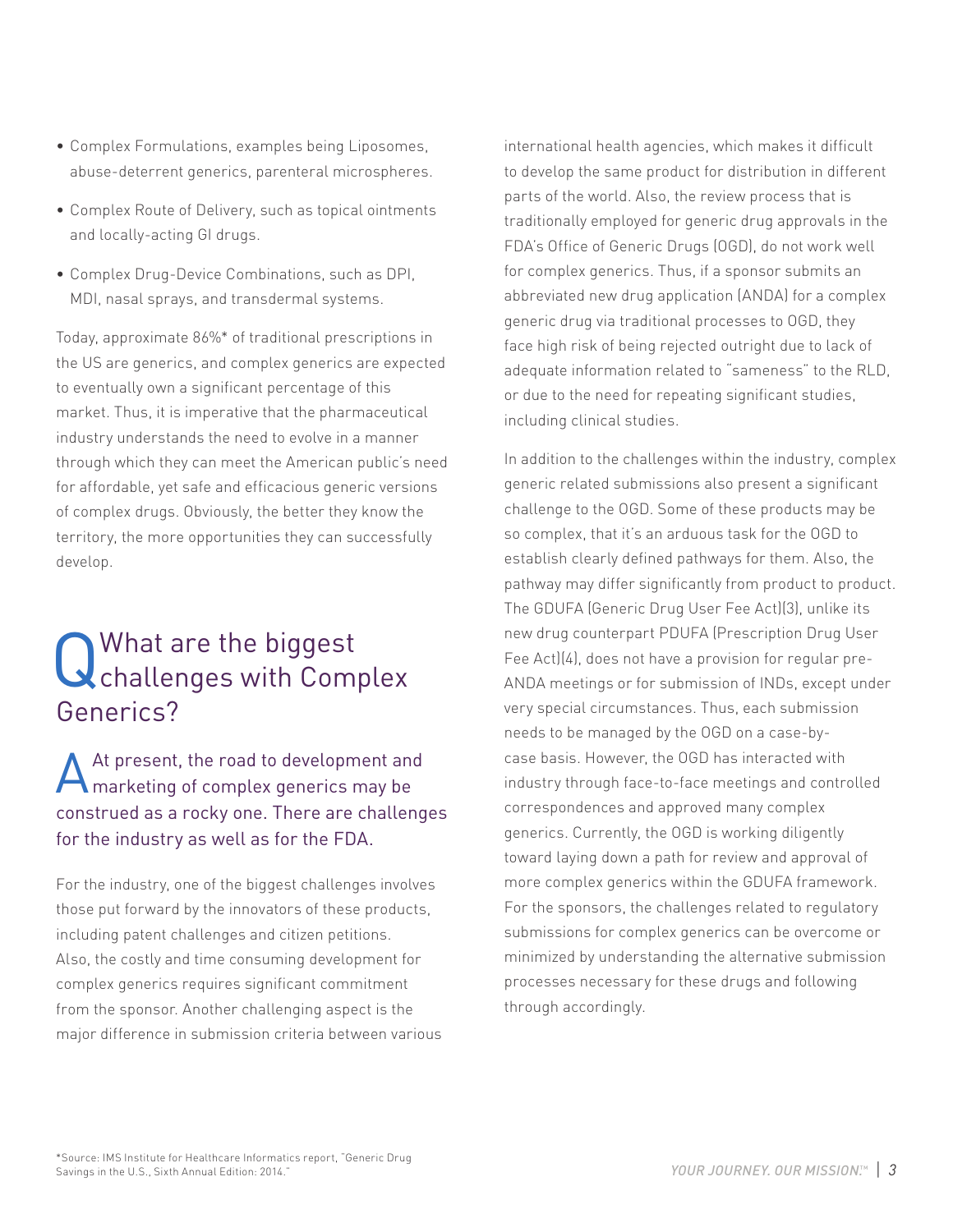### Q What are the best ways<br>
G for a developer of complex generics to move forward with the FDA?

#### Above all, developers of complex generic products need to be prepared for a different style of interaction with the FDA.

For example, unlike in traditional ANDA submissions, companies who develop only generic products may want to meet or speak with the OGD at the beginning of the development process and maintain a dialogue with them throughout development. Getting the OGD's advice – preferably in face-to-face meetings or through several controlled correspondences – will not only increase the likelihood of approval, but can also help the developer contain costs and reduce time-to-market delays. Innovators, who would like to develop complex generics, need to understand that there is no IND submission at the OGD for most of these products and the possibility and level of interaction with OGD is significantly less, compared to that at other offices at FDA. The volume of applications and high workload of the OGD staff can make frequent interactions with them difficult to achieve, but it is essential to involve them early enough in the development process to let them guide the sponsor through the development process.

### QSo what is the best way to communicate with the OGD regarding a complex generic product?

#### A Based on recent communications from<br>the OGD, it is apparent that they are in the process of developing a pathway for the review and approval of complex generics.

The OGD now has provisions to grant pre-ANDA meetings for complex generics. However, only a small percentage of the meeting requests are being granted and are usually limited to products for which there are no generics on the market, or a product with unique regulatory or scientific issues. The meeting request should be supported with data (pilot studies, pharmaceutical development) which would demonstrate to the OGD the commitment of the sponsor to developing the product. Requesting meetings with non-specific questions or looking for solutions from the FDA will most likely lead to a refusal.

### Q What kind of preparation is<br>Q needed for a meeting with the FDA regarding a complex product that does not have any generics in the market?

A We recommend that every sponsor<br>
does their homework to make sure they understand the innovator product prior to requesting a meeting with the OGD or even sending controlled correspondences.

One way to start understanding a complex product is by reading the label of the RLD, browsing the Drugs@FDA site (http://www.accessdata.fda.gov/ scripts/cder/drugsatfda/index.cfm?CFID=7047809&C FTOKEN=33b2ebba69903f61-8F502B17-5056-994B-8A1B0C23C497AA27) to collect as much information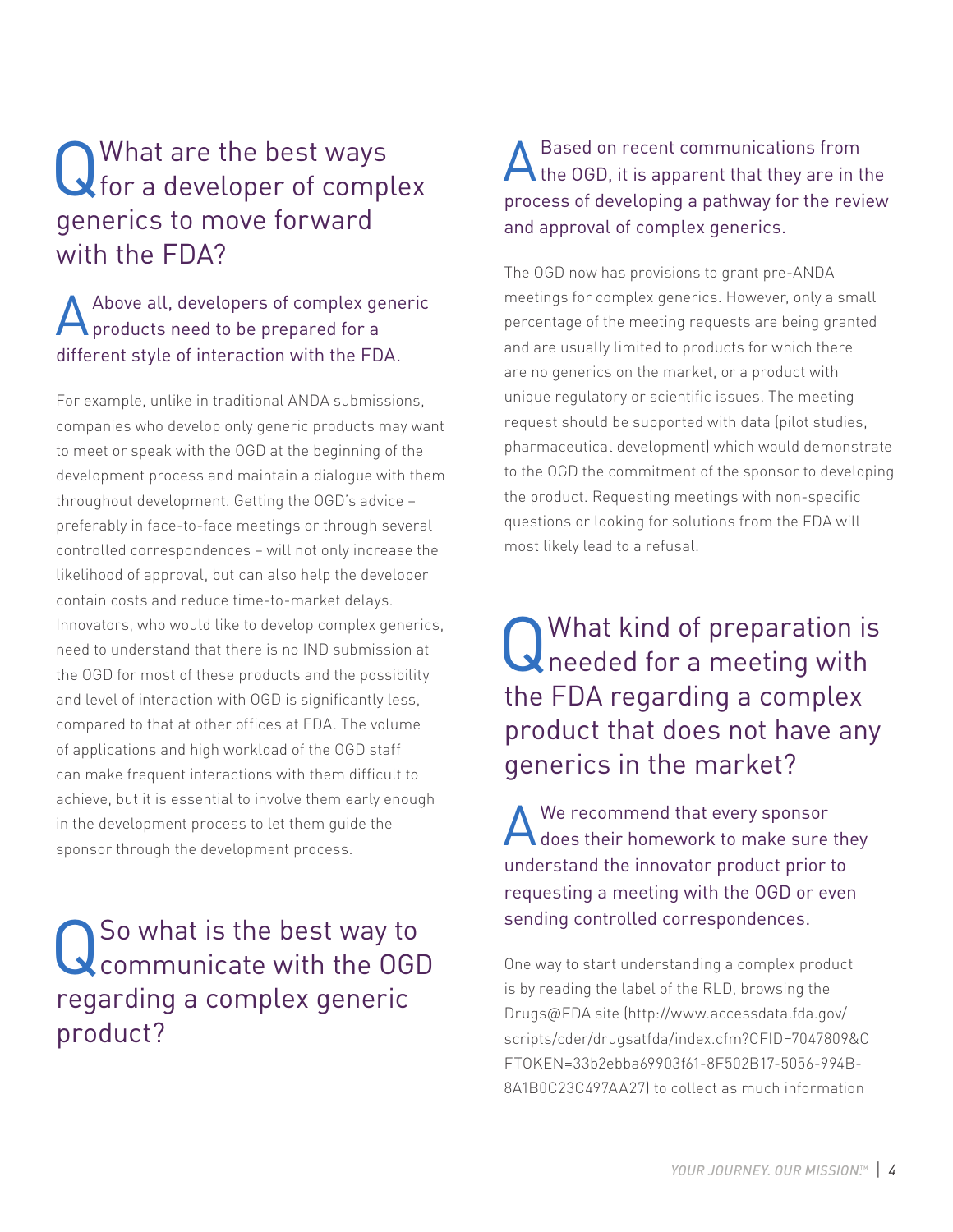*...there are significant challenges in the clinical development of complex generics, including need for a large therapeutic equivalence studies, choice of patient population and defining clinical conditions of use – all important parameters on which sponsors need to pay attention while designing specific clinical trials.*

on the product as possible and understand the critical quality attributes of the drug as well as know the clinical development. It may also be wise to perform some pharmaceutical development at laboratory scale and some pilot clinical or BA/BE studies to have better understanding of the product. Based on such findings, a clear pathway to development should be mapped out and presented to the OGD in the meeting request. Submission of information on developmental batches, and also pilot studies, provides the OGD with assurance regarding the intent of the sponsor to move forward with the product, which in turn increases the chance of them granting a pre-ANDA meeting.

# QDo all complex generics need clinical trials?

AThis is decided on a case by case basis. Some complex generics may be approved with no clinical trials but extensive physicochemical characterization to establish the "sameness" with the RLD.

There are others which may require complex bioequivalence studies; the iron carbohydrate complexes fall in this category. And, a significant number of complex generics also need clinical end point bioequivalence studies. However, there are significant challenges in the clinical development of complex generics, including need for a large therapeutic equivalence studies, choice of patient population and defining clinical conditions of use – all important parameters on which sponsors need to pay attention while designing specific clinical trials. In these cases, PAREXEL can support with clinical study design, development of the study protocol and also conduct the studies themselves.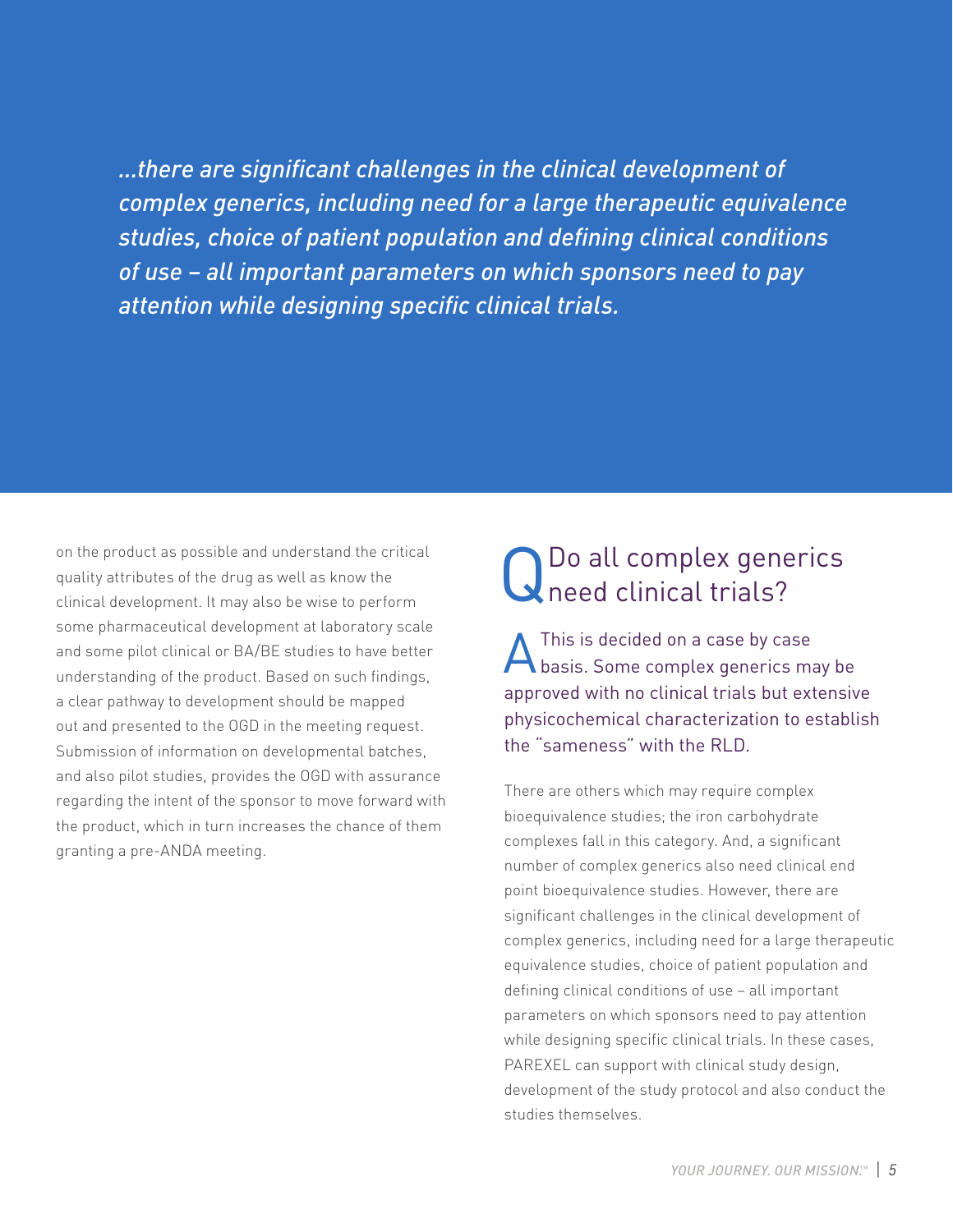### QCan you recommend other<br>
Gresources, case studies, or guidance for the FDA approvals process for complex generics?

There are several presentations and also case studies published by the staff of the OGD regarding approval of complex generics, provided in the reference section of this paper.

However, the OGD is still in the process of defining the development requirements of these drugs, so the path is likely to vary on a case by case basis. Obviously, it is always best to have someone with you who knows the road ahead when you're on a journey as complicated as keeping complex generics on the proper regulatory path. Based on our extensive regulatory experience with this class of products in PAREXEL, we use many tools to help our clients develop their complex generics, communicate with the agency regarding these products and also answer the agencies queries, which in turn can significantly increase the chance of approval of the ANDA and reduce the time to market. Additionally, PAREXEL's clinical experience in developing a variety of generic drugs across many therapeutic areas will ensure that the development path for your generic product will be successful and acceptable to the FDA.

#### **We are always available for a conversation.**

**Aloka Srinivasan, Ph.D.** Principal Consultant +1 301 634 8029 Aloka.Srinivasan@PAREXEL.com

**Sinead Clarke, Ph.D.** Senior Portfolio Director, Generics +44 1 895 61 4952 sinead.clarke@PAREXEL.com

Visit our website to learn how partnering with PAREXEL will help you achieve your ambitions.

www.PAREXEL.com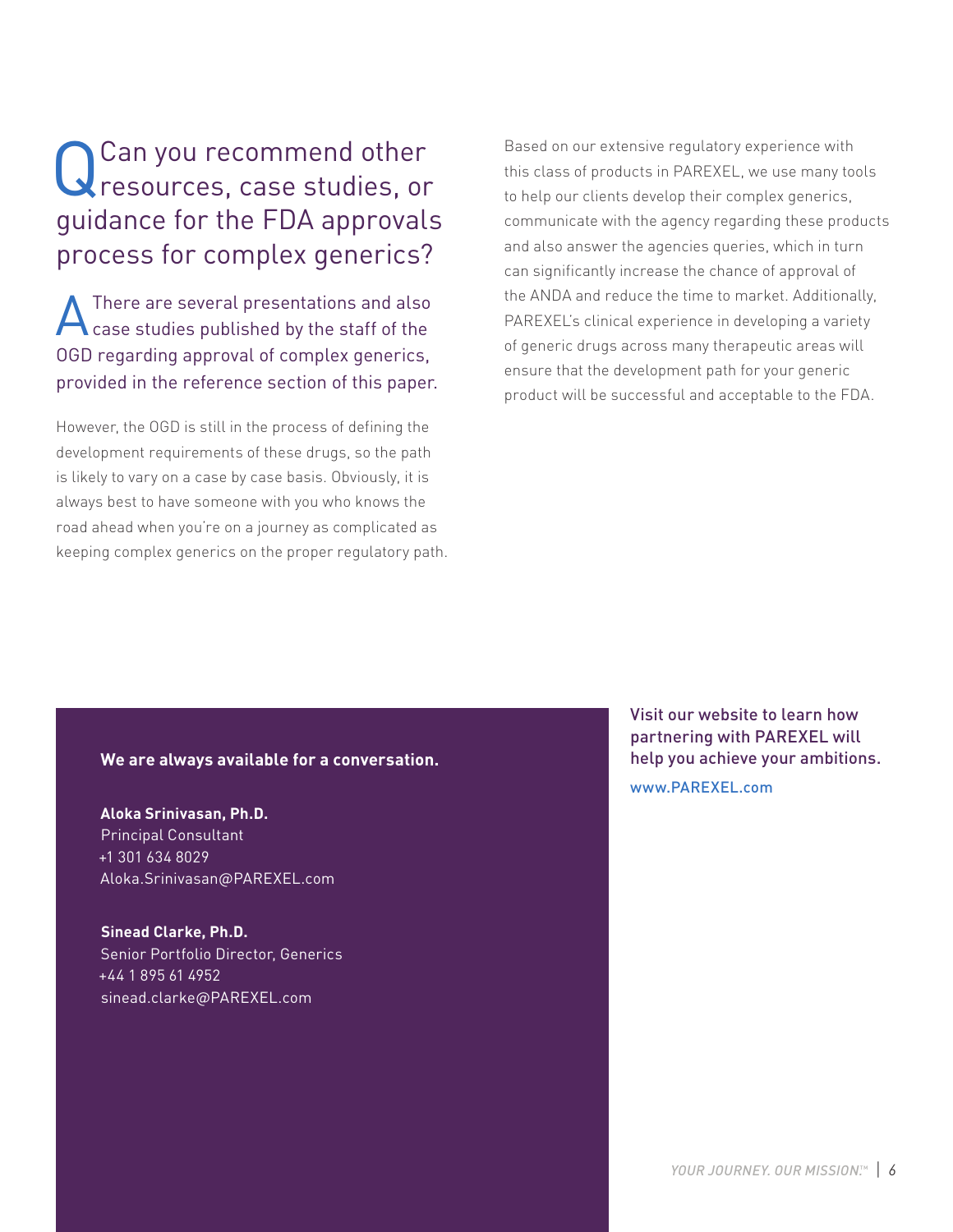### *REFERENCES*

- Regulatory science and generic prescription drugs, A conversation with Rob Lionberger, Ph.D.: http:// www.fda.gov/Drugs/NewsEvents/ucm410083.htm
- • GDUFA Regulatory Science Priorities http://www.fda. gov/downloads/drugs/developmentapprovalprocess/ smallbusinessassistance/ucm397819.pdf.
- • Lee, Sau. L, Yu, Lawrence, X., et. al., Scientific Considerations for Generic Synthetic Salmon Calcitonin Nasal Spray Products, The AAPS Journal, Vol. 13 (1), March 2011, pp. 14-19
- • Raw, A. S., Lee, Sau. L., et. al., Scientific Considerations in Review and Approval of Generic Enoxaparin in the United States, Nature Biotechnology Vol. 31 (3), March 2013, pp. 220-226
- • Faustino, P.J, Khan, Mansoor, et. al., Thermodynamic Stability Assessment of Iron Drug Product: Sodium Ferric Gluconate, J. Pharm. Sci., Vol. 99(1), Jan 2010, pp. 142-153,
- Shah, Rakhi. B., Khans, Mansoor, et. al., Pharmaceutical Characterization and Thermodynamic Stability Assessment of a Colloidal Iron Drug Product: Iron Sucrose, Inter. J. Pharm, Vol. 464 (1-2), April 2014, pp. 46-52
- • Lee, Sau, L., Adam, W.F., Yu. L. X., In Vitro Considerations to Support Bioequivalence of Locally Acting Drugs in Dry Powder Inhalers for Lung Diseases, The AAPS Journal, Vol. 11(3), September 2009 , pp. 414-422
- Mirzai-Azarm, Bita, Review Considerations for Nasal Products, GPhA/FDA CMC Workshop, June 4, 2013
- Cai, B., Review Considerations for Topical Dermatological Products – Quality for Today and Tomorrow, GPhA/FDA CMC Workshop, June 4, 2013
- Rege, B., Review Considerations for Transdermal Drug Delivery Systems, GPhA/FDA CMC Workshop, June 4, 2013
- • Guidance to the Industry: Bioavailability and BioequivalenceStudies for Nasal Aerosols, http://www.fda.gov/Drugs/GuidanceCompliance RegulatoryInformation/Guidances/default.htm
- Guidance for Industry: Nasal Spray and Inhalation Solution, Suspension, and Spray Drug Products — Chemistry, Manufacturing, and Controls Documentation, http://www.fda.gov/Drugs/ GuidanceComplianceRegulatoryInformation/ Guidances/default.htm
- FDA's two Refuse-to-Receive (RTR) quidance documents issued in September of 2014 addressing overall ANDA submission standards and specific ANDA RTR impurity limits.
	- 1. http://www.gpo.gov/fdsys/pkg/FR-2014-09-17/ pdf/2014-22068.pdf
	- 2. http://www.gpo.gov/fdsys/pkg/FR-2014-09-17/ pdf/2014-22110.pdf
- • FDA provides Q&A Guide on ANDAs and Stability Testing of Drug Substances and Products. http://www.fda.gov/downloads/drugs/ guidancecomplianceregulatoryinformation/guidances/ ucm366082.pdf
- • Guidance on Controlled Correspondence Related to Generic Drug Development issued by FDA http://www.fda.gov/downloads/drugs/ guidancecomplianceregulatoryinformation/guidances/ ucm411478.pdf